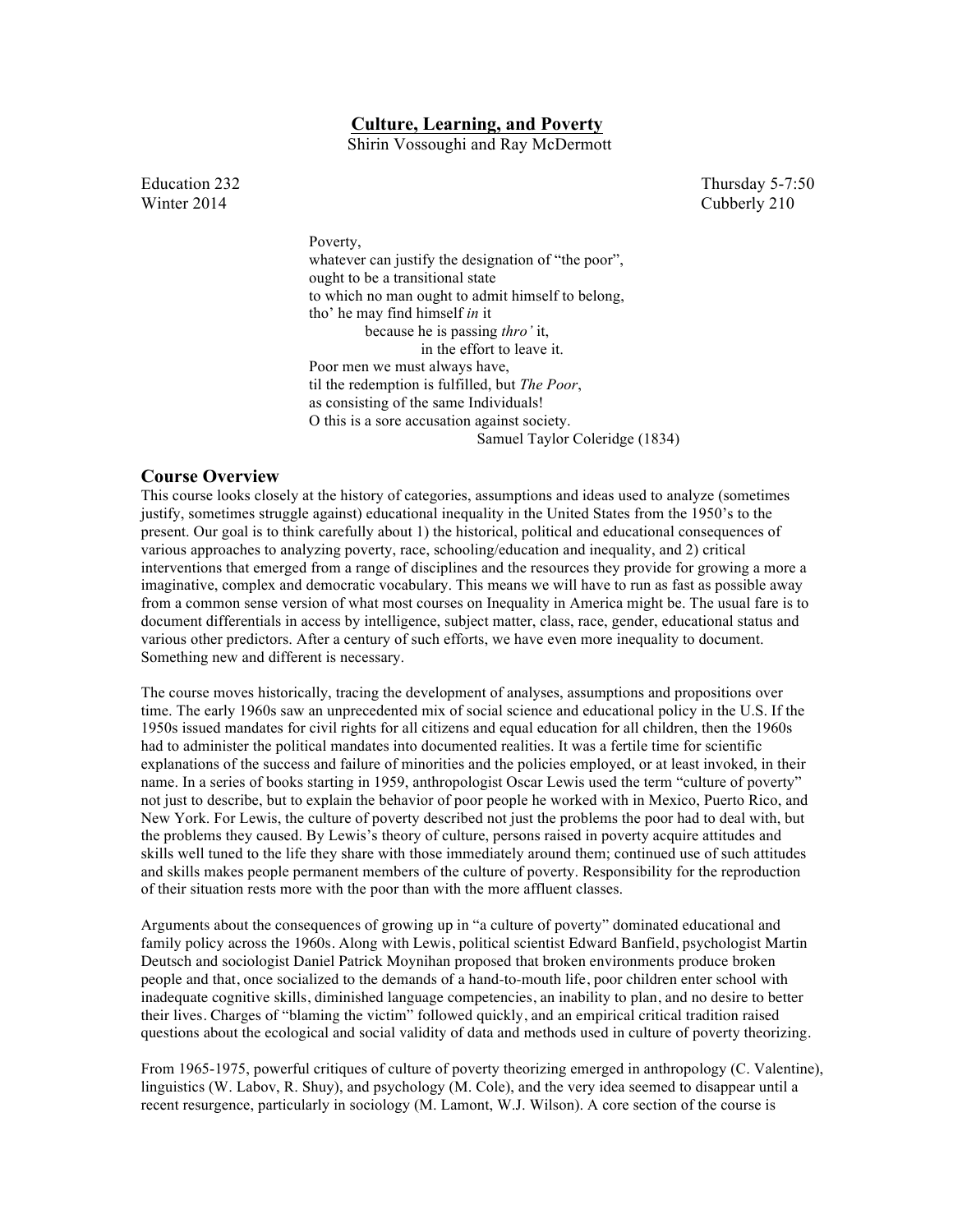dedicated to this critical tradition. Our framework is interdisciplinary and gathers as data both the empirical findings directed against the culture of poverty and the nuanced conceptual work that brought critiques from different disciplines to an analytic language stressing the ongoing interaction of people and their multi-layered environments for opportunity. We expand the usual range of contributors by including analyses of fiction (and the prose of some fiction writers), particularly the early writings of Toni Morrison.

Together, these thinkers successfully showed how inarticulateness is rarely a linguistic problem, stupidity rarely a psychological problem, and misbehavior rarely a moral order problem. In their frame, the problem of the poor is not that they do not have enough culture, but that they have a difficult place inside a culture that has them looking wanting and unable. The major dividing issue therefore concerns just how much poverty must be understood as not only a debilitating environment, *but one in which all members of a society play a part*. Our goal in this course is to articulate a more inclusive theory of culture by which all participants—Hamlet's "fat king and lean beggar . . . two dishes, but to one table"—must be accounted for in the unbalanced distribution of educational degrees, wealth, and status.

By bringing early achievements forward, we hope to save the present generation from having to do it all again. We will also re-envision, like Dewey, Vygotsky, and Lewin before us, an educational system that treats learning, not as an individual possession, but as a nuanced barometer of the multi-layered relations between persons and their shared circumstances. If someone seems unable to learn, ask not what is wrong with them, but what is wrong with the circumstances we have arranged for them.

The course texts also invite us to examine the "common sense" categories and dichotomies used to talk about educational inequality. Through our shared reading, writing, and discussion, we aim to transform these terms from a collection of fixed, self-evident categories—all versions of we vs. they—into a set of social relations ripe for analysis:

| culture               | poverty             | intelligence        | cognition               | learning               |  |
|-----------------------|---------------------|---------------------|-------------------------|------------------------|--|
| difference            | deficit             | deprivation         | race                    | assimilation           |  |
| abstract vs. concrete |                     | success vs. failure |                         | middle vs. lower class |  |
|                       | equality/inequality |                     | civilized vs. primitive |                        |  |

## **Responsibilities**

1. This is a text based course. We will try to do fun things with the texts, but nothing will make sense if you do not delve deeply into them. **Read, read, and read**. You will not have to read everything we assign and recommend, but you should make informed decisions about your choices.

2. You are going to prepare a paper, starting day one. It is going to be a cumulative account of your struggles with the ideas. **Write and write** a little bit each week. Your analyses from the early weeks just might show up as data a few weeks later.

3. The final assignment is to apply the readings from Weeks 5, 7, 8, and 9 to a critique of and appreciation for the new writing on the culture of poverty from Week 6. We will work on this task collectively and progressively (as in over time) and it should be easy to turn our first nine weeks of writing into a final project.

# **Readings**

Inexpensive used copies of Lewis, *Five Families*, Morrison, *The Bluest Eye* (make sure you get the Plume edition), and Valentine, *Culture and Poverty*, are available from Amazon or Abebooks. Periodical literature is available through the Stanford Library. We will get you the rest on Coursework.

> ++++++++++++++++++++++++++++++++ We didn't do this neighborhood to ourselves. John Edgar Wideman (*Fanon*, 2008)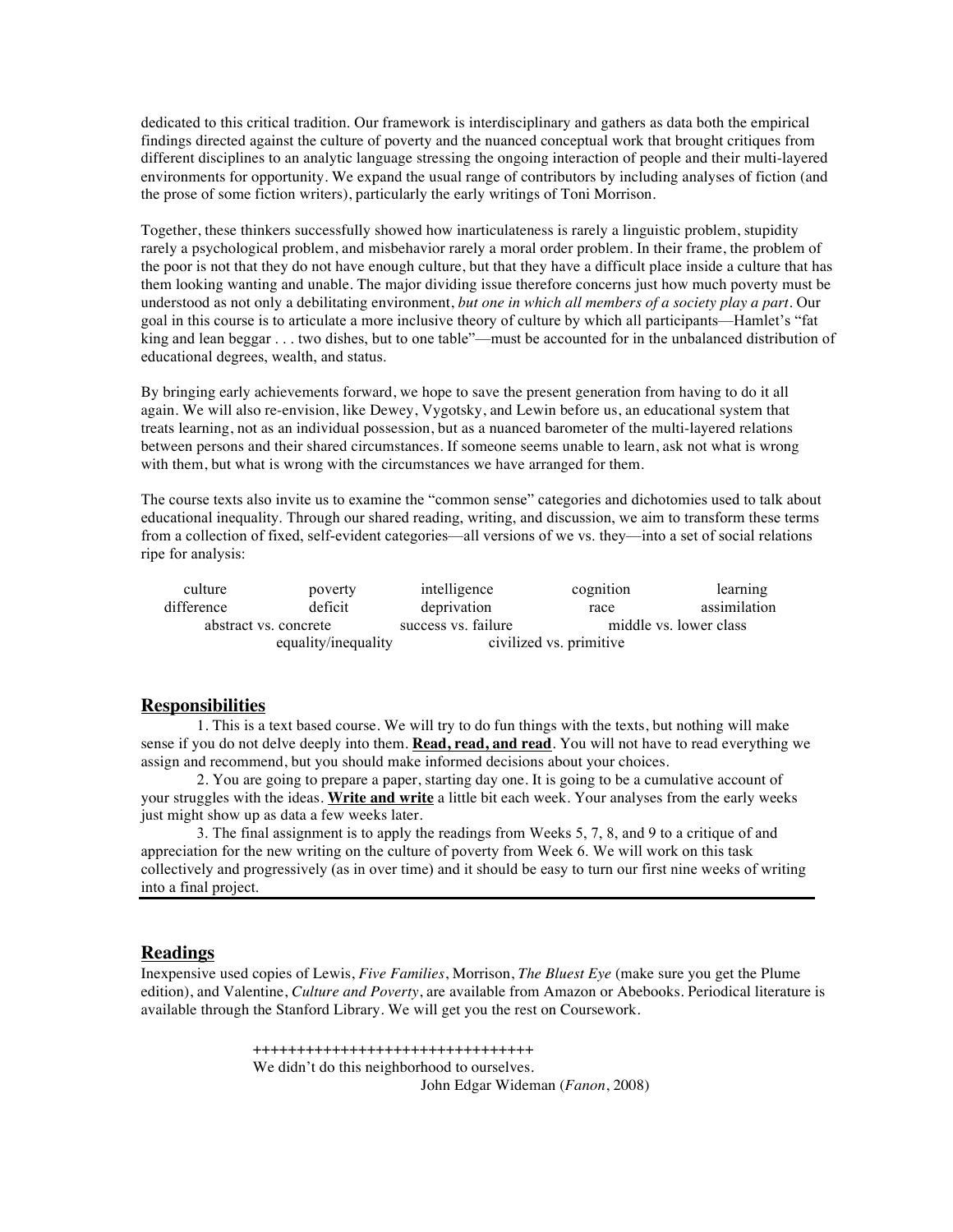# **Schedule of classes and readings**

## Week 1: The New Culture of Poverty: The Popular Response and Some Complaints

Read the first two from the *Times* and write a 2-page summary and critique. By critique, we mean that you isolate analytic terms and figure out what work they are doing besides saying what they literally say. Words are like teenagers: they hang out together. Sort out the semantic lay of the land, and then read the other three. Paul Tough

 2004 *New York Times* http://www.nytimes.com/2004/06/20/magazine/the-harlem-project. html? pagewanted=all&src=pm

Patricia Cohen

2010 *New York Times*

http://www.nytimes.com/2010/10/18/us/18poverty.html?pagewanted=all&r=0 Stephen Steinberg

 2011 Poor reason: Culture still doesn't explain poverty. *Boston Review* (January 13) http://www.bostonreview.net/BR36.1/steinberg.php

Mike Rose

 2013 *Christian Science Monitor*. http://www.csmonitor.com/Commentary/Opinion /2013/0123/ Character-education-is-not-enough-to-help-poor-kids

#### Week 2: Brown v. Board and the Rise of an Anthropology of Education

Brown v. Board

1954 *The Supreme Court Decision on Segregation*.

Alice O'Connor

 2001 *Poverty Knowledge: Social Science, Social Policy, and the Poor in the Twentieth Century*. Princeton (chapter 4).

### Jules Henry

 1963 *Culture and against Man*. Vintage. [Chapter 8, Golden Rule Days, pp. 283-321: on the poverty of culture]

Luis Moll

 2008 Mobilizing culture, language, and educational practices: Fulfilling the promises of *Mendez* and *Brown. Educational Researcher 39* (6): 451-460.

## Week 3: The Old Culture of Poverty

# Oscar Lewis

- 1959 *Five Families: Mexican Case Studies in the Culture of Poverty.* Basic. (chapters)
- 1966 Introduction. In *La Vida*. Pp. xi-lv. Vintage.
- 1967 Debates on: *The Children of Sánchez*, *Pedro Martinez*, and *La Vida*. *Current Anthropology* 8: 480-500.

Martin Deutsch

1963 The disadvantaged child and the learning process. In A. Harry Passow (ed.), *Education in Disadvantaged Areas*. Pp. 163-179. Teachers College Press.

## Consider also:

Edward Banfield. 1958. *Moral Basis of a Backwards Society*. Free Press.

- . . . and for a critique of Banfield:
	- Sydel Silverman. 1968. Agricultural organization, Social structure, and values in Italy: Amoral familism reconsidered. *American Anthropologist* 70:1-20.
	- William Muraskin. 1974. The moral basis of a backward sociologist. *American Journal of Sociology* 79: 1484-96.

. . . and for a pre-history of the culture of poverty in the experience of colonization, modernization, immigration:

Lewis Terman. 1907. *Seven Bright and Seven Stupid Boys*; Lucien Lévy-Bruhl. 1910. *How Natives Think*;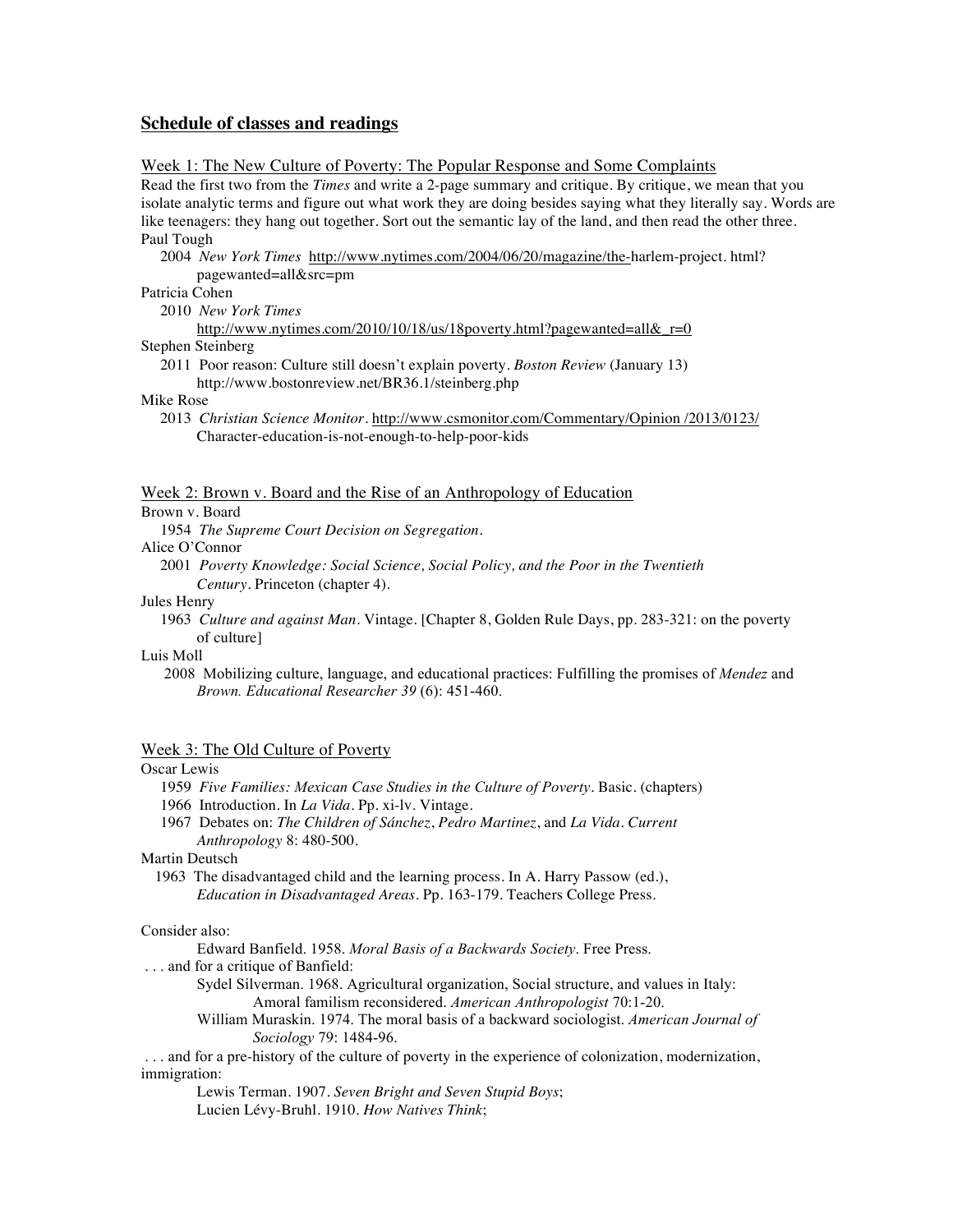W.I. Thomas and Florian Znaniecki. 1918-1922. *The Polish Peasant Europe and America*; E. Franklin Frazier. 1939. *The Negro Family in the United States*; Abram Kardiner and Lionel Ovesey. 1951. *The Mark of Oppression: Exploration in the Personality of the American Negro*.

# Week 4: The Old Culture of Poverty: Moynihan's *The Negro Family: The Case for National Action*

### Lee Rainwater and William Yancy (eds.)

 1967 *The Moynihan Report and the Politics of Controversy*. MIT. (The *Report,* pp. 1-48; and responses by King, Farmer, Young, Rustin, Silberman, Jencks, Gans, Ryan, pp. 402-466). The report -- not the responses -- is available on the internet: http://www.blackpast.org/?q=primary/moynihan-report-1965.

Alice O'Connor

 2001 *Poverty Knowledge: Social Science, Social Policy, and the Poor in the Twentieth Century*. Princeton (chapter 8).

### Week 5:

# Toni Morrison

- 1969/1992 *The Bluest Eye*. Plume.
- 1989 Unspeakable things unspoken: The African American presence in literature. *Michigan Quarterly Review* 28: 1-34.

# Ray McDermott

- 1997 Achieving school failure, 1972-1997. In George Spindler (ed.), *Education and Cultural Process*. Pp. 110-135. Waveland.
- Recommended: Ralph Ellison. 1967. Letters No Apologies. *Harper's Magazine* 235:4-20.

## Week 6: New Studies of Culture and Poverty

Michèle Lamont and Mario Luis Small

2008 How culture matters for the understanding of poverty: Enriching our understanding. In David Harris and Ann Lin (eds.), *The Color of Poverty: Why Racial and Ethnic Disparities Exist*. New York: Russell Sage Foundation.

- *The ANNALS of the American Academy of Political and Social Science,* 2010, vol. 629. Mario Luis Small, David J. Harding and Michèle Lamont, Reconsidering culture and poverty, 6-27; William Julius Wilson, Why both social structure and culture matter in a holistic analysis of innercity poverty, 200-219.
- Recommended: Joshua Guetzkow. 2010. Beyond deservingness: Congressional discourse on poverty, 1964–1996. Annals (AAPSS), 649: 173-197.

# Week 7: Evidence, Politics, and Levels of Analysis

### William Labov

- 1969 The logic of non-standard English. In J. Alatis (ed.), *Georgetown Monograph on Languages and Linguistics* 22. Pp. 1-44. Georgetown University Press.
- Michael Cole and Jerome Bruner
	- 1971 Cultural differences and inferences on psychological processes. *American Psychologist* 26(10): 867-876.

## Michael Cole and Peg Griffin

 1983 A socio-historical approach to re-mediation. *Quarterly Newsletter of the Laboratory of Comparative Human Cognition* 5(4): 69-74.

Michael Cole

 2010 Education as an intergenerational process of human learning, teaching, and development. *American Psychologist* 65(5): 796-807.